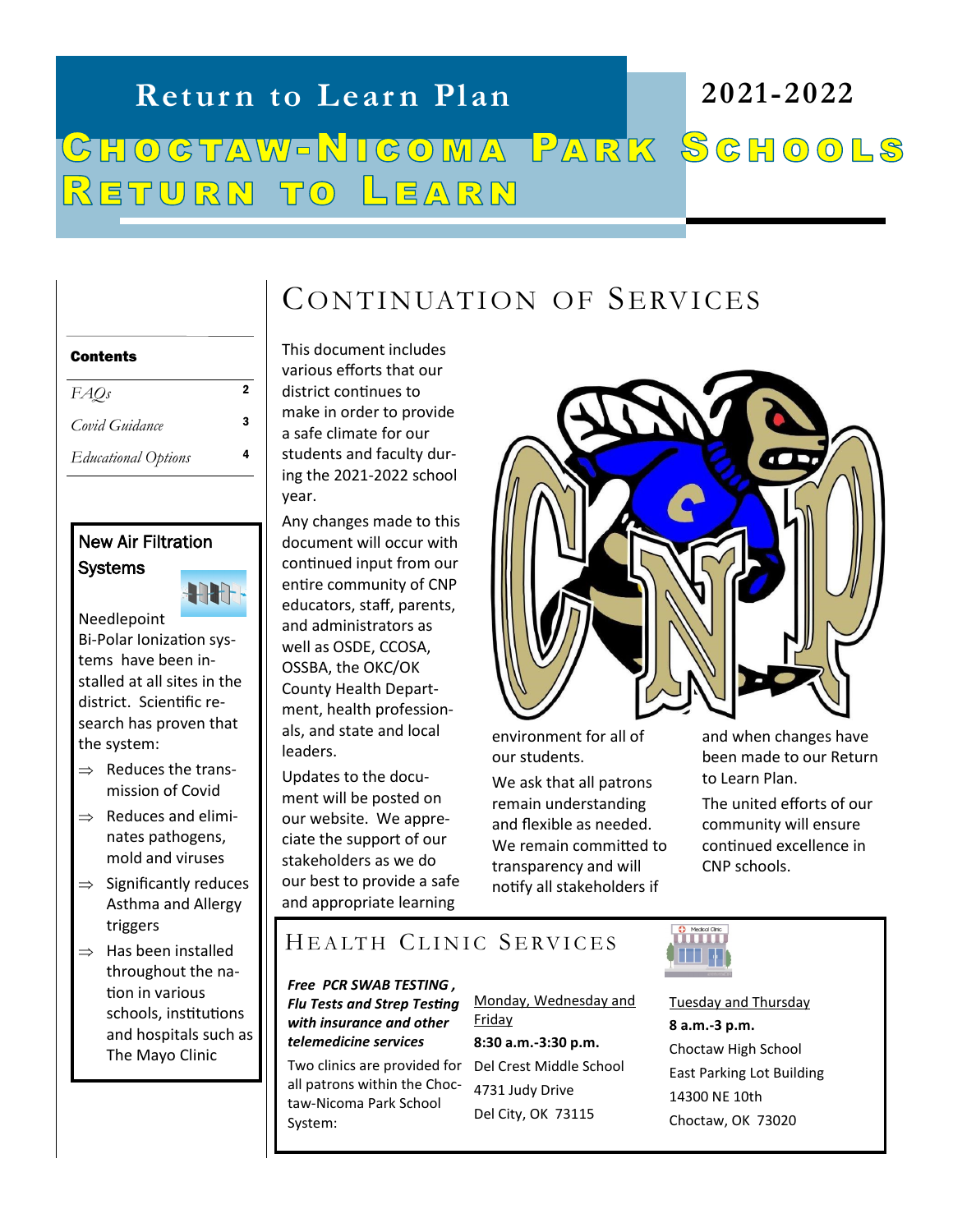mation available to them

at the time.



impact the event.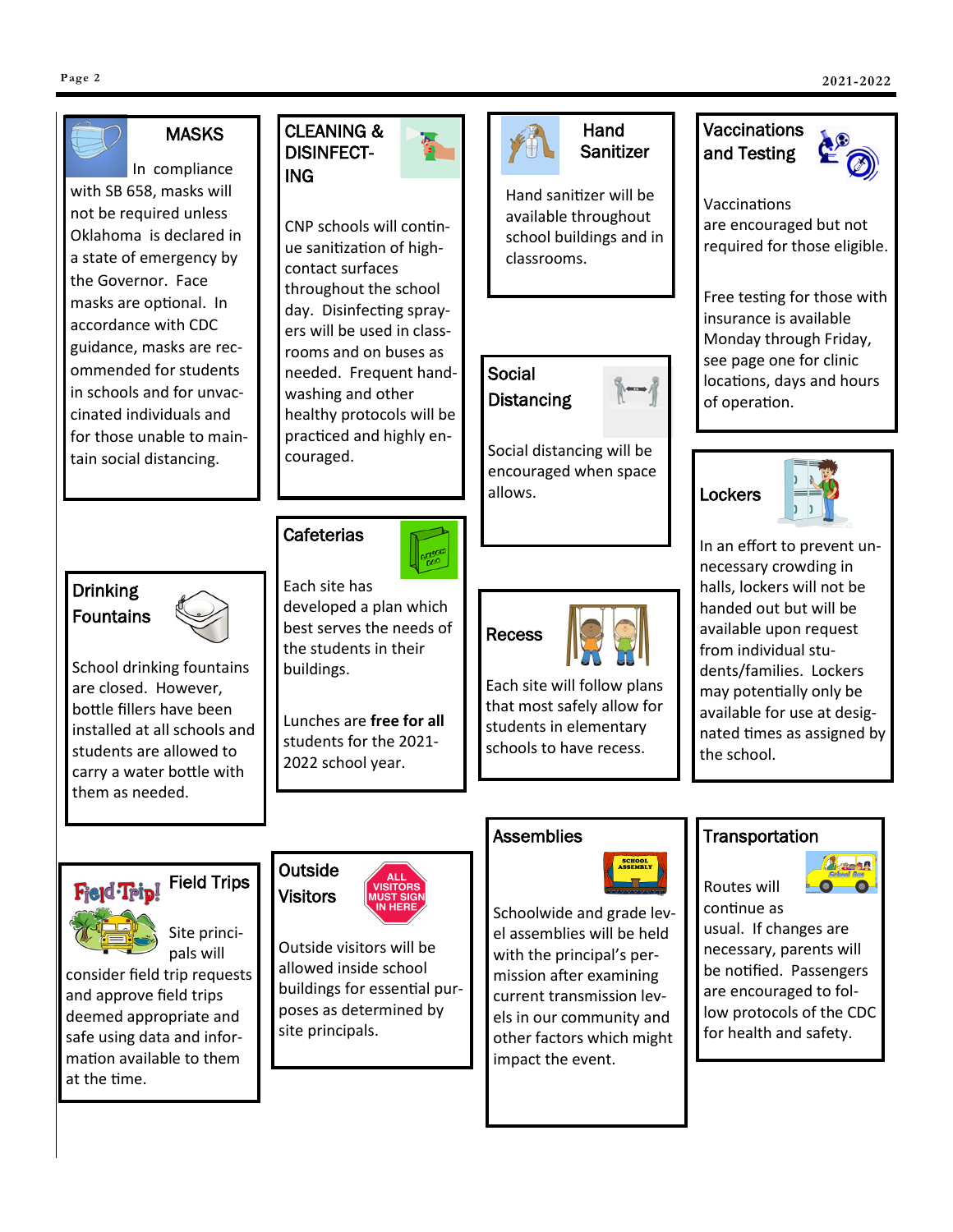# SELF-SCREENING CHECKLIST

*All CNP Students and Staff Should Self-Screen Prior to Reporting to CNP Facilities*

#### Class A Symptoms

- Fever of 100.0 or greater
- Sore Throat
- Cough
- Difficulty Breathing
- Diarrhea or Vomiting
- New Loss of Taste or Smell



#### Class B Symptoms

- Stuffy or Runny Nose
- Muscle/Body Aches
- Fatigue
- Chills
- Nausea
- Loss of Appetite
- Elevated fever of below 100.0
- New Onset of Severe Headache

*IF a student or staff member demonstrates any Class A symptoms or at least 3 Class B symptoms, please remain at home and contact your school. If symptoms do not resolve in 24 hours, contact your health care provider. Covid testing may be recommended.* 

#### Contact Tracing and Quarantines



As of February 14, with approval of the CNP School board, CNP will follow current recommendations by the Oklahoma City/Oklahoma County Health Department which means that:

• CNP will no longer conduct contact tracing on a case-by-case basis. Instead, we will focus our resources to conduct outbreak or "hot-spot" investigations as necessary.

• CNP will no longer notify each individual who is identified as a "close contact" OR notify a building or campus of a positive case. Instead, CNP will notify families and staff who may be involved in an outbreak or "hot spot" incident.

• CNP will not require "close contacts" who are not experiencing any symptoms to quarantine following an exposure, regardless of vaccination status.

• CNP will continue monitoring data, tracking and collecting self-reported positive COVID-19 cases for students and staff.

• CNP will continue to require anyone who tests positive for COVID-19 to isolate for 5 days, regardless of vaccination status.

- CNP will continue with our enhanced cleaning and disinfection protocols.
- CNP will continue practicing social distancing to the greatest extent possible.